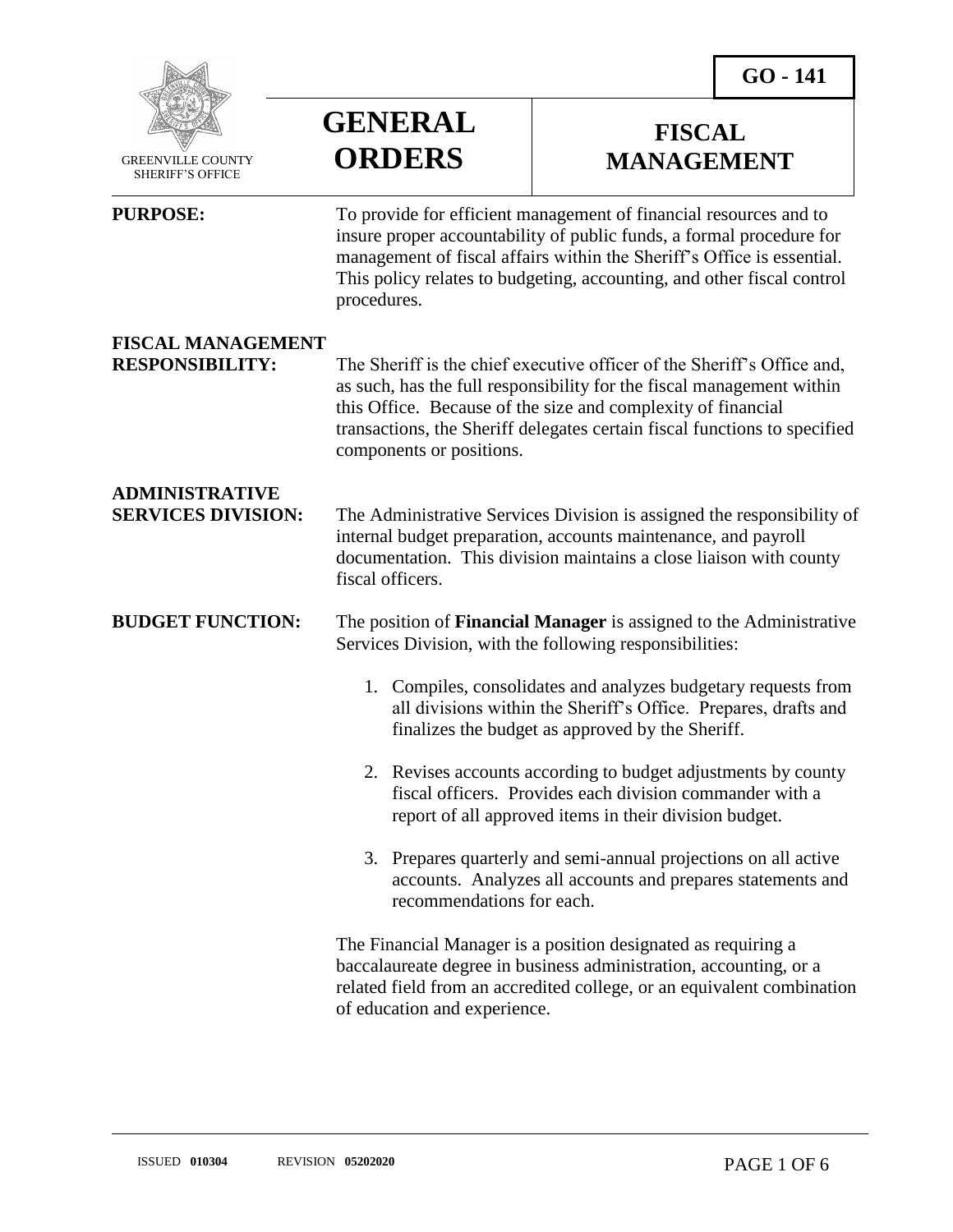j

Division commanders submit their budget requests to the Financial Manager. Division budgets contain justifications for every new request, and the cost associated with it. Guidelines, forms, and timetables for preparation and submission of division budgets are provided to division commanders by the Financial Manager prior to development of budget requests.

**Division commanders** biennially prepare written recommendations for use in the development of their budget. Recommendations are based on their analysis of current positions and workload within their divisions. This analysis may be developed with the assistance of Planning and Research, and determines justification for all personnel staffing and equipment allocations.

**ACCOUNTING** 

**PROCEDURES:** The Financial Manager is responsible for the following:

- 1. Maintaining an accounting system that displays initial appropriation for each account, expenditures or encumbrances, and the unencumbered balance. These accounts are balanced monthly against the Online Expense Summary from the County Finance Department. Transactions within an account record the date, requisition number, transaction purpose.
- 2. All requisitions for budgeted items are reviewed by the Financial Manager to insure correct account listing and fund availability. All requisitions are forwarded to County Purchasing. Once Purchasing cuts a purchase order, that transaction is compared and, if necessary, adjusted against the encumbered amount of the requisition.
- 3. The requisition and purchase of all supplies and equipment are in accordance with established county policies. All requisitions for equipment include specification to the extent the desired item can be reasonably described by purchasing agents to prospective vendors. This is necessary to support the competitive bidding process. Performance parameters are particularly important to avoid acquisition of low quality equipment. Normally, the Administrative Services Division generates equipment and supply requisitions.
- 4. Emergency purchasing or rentals are accomplished through coordination with the County Purchasing Department. Justification for emergency acquisition is required. Normally, the Administrative Services Division conducts emergency acquisitions. All requests are to conform to county procedures for emergency purchases.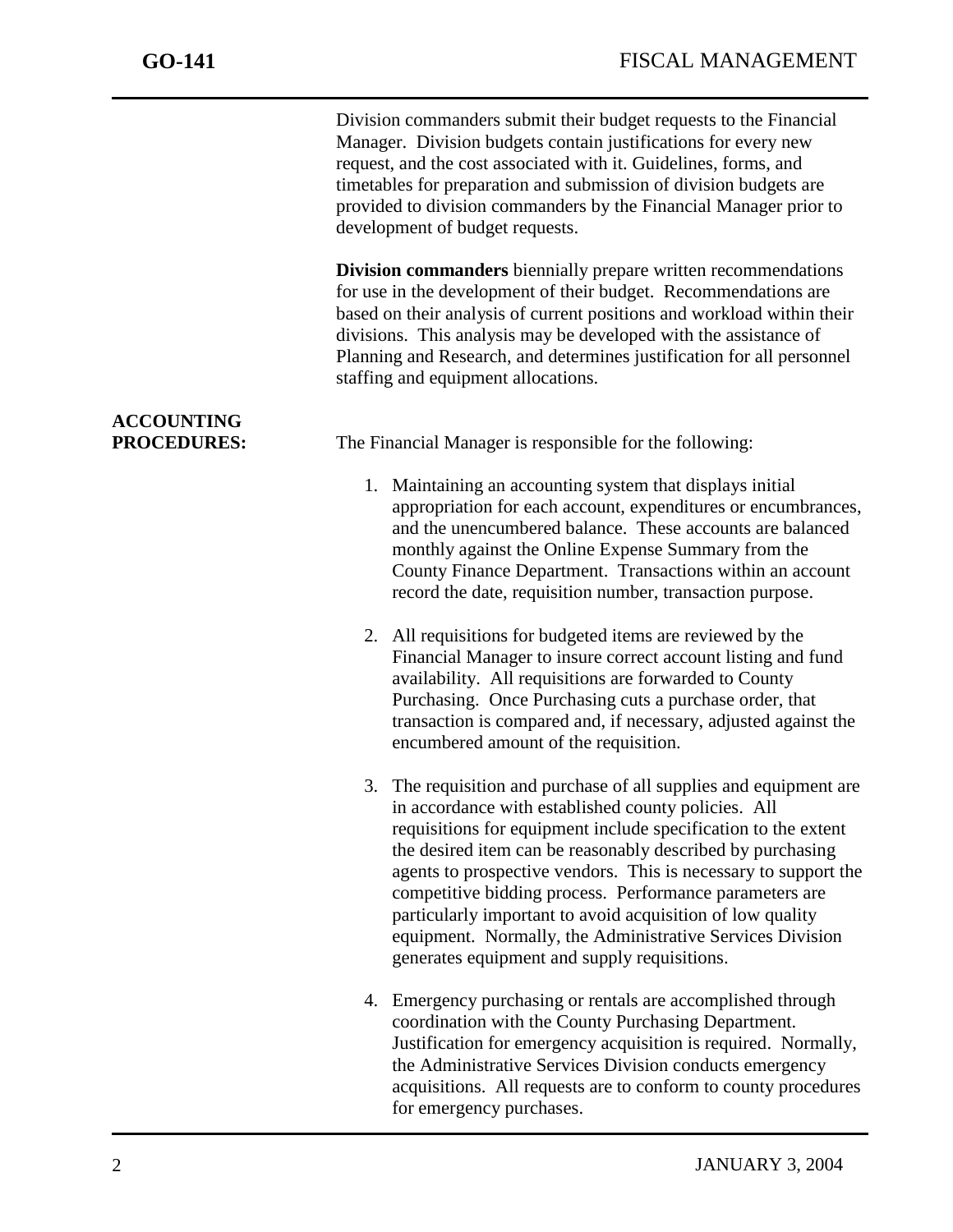j

**ACCOUNT DEFICITS** - Unforeseen activity may deplete certain accounts prior to their scheduled termination. When this occurs, there are two recognized procedures to correct this situation:

- 1. Transfer of funds from one operational account into the projected deficit operational account. This is accomplished by the Financial Manager identifying accounts with a projected overage, and requesting a transfer, with the Sheriff's approval, of a fixed amount into the deficit account. The County Finance Department can approve such requests. Normally, only operational accounts are subject to deficit transfer.
- 2. Supplemental appropriations requests are made to County Council, and require a several weeks long process to gain approval. Such requests are sent to the Public Safety Committee via the County Administrator before proceeding to the Finance Committee and, subsequently, to the full Council for final action. Normally, a transfer of funds is the most efficient means of addressing an account deficit.

**CASH ACCOUNTING** - Cash accounts are strictly maintained in accordance with internal policy and established County policies and procedures. The Sheriff's Office maintains three cash accounts: Evidence Procurement funds, Petty Cash and Explorer Post funds. Cash accounts are maintained as described:

- 1. The Financial Manager maintains a record of all cash account fund check requests.
- 2. The Financial Manager maintains the check number issued from a check request and obtains a signature on the check stub from the person receiving it. These are kept with the requisition record.
- 3. The person receiving the check is responsible for having it cashed. When this cash money is brought to the appropriate **Cash Fund Custodian**, the bearer is issued a receipt for those funds. The receipt book provides for an original to be issued and retention of the carbon copy.
- 4. The Cash Fund Custodian maintains a ledger book for all receipts and disbursements. All cash received from requisitioned checks will be entered into the ledger as well as receipted for. This ledger will be balanced with each current transaction and account balances at the end of each month will be verified and initialed.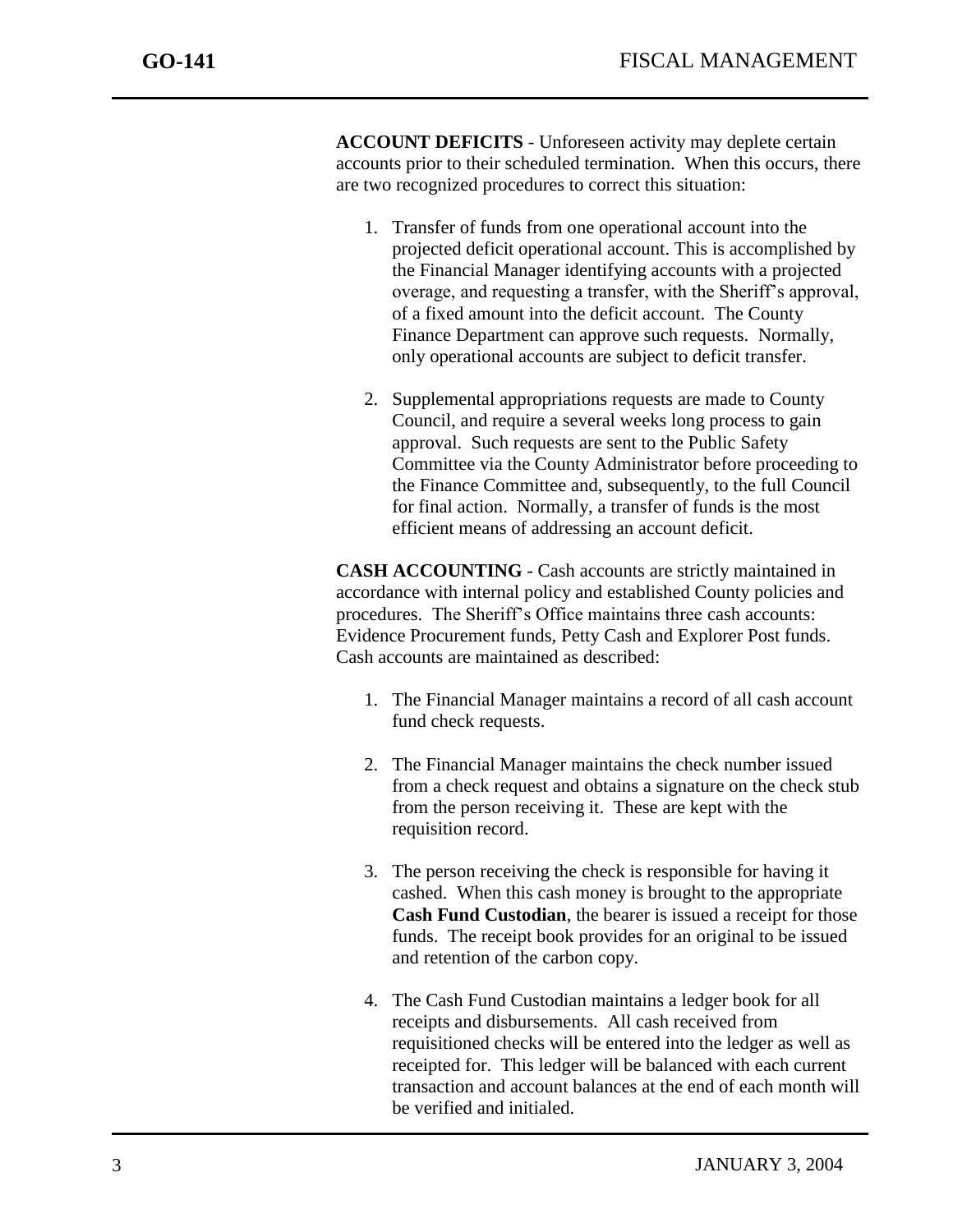j

- 5. Each evidence procurement transaction is conducted on a source document providing an original and a copy. When a copy is provided to the individual receiving the cash disbursement, he or she is provided with the original. Copies are retained in account files. Each petty cash transaction is conducted using a voucher maintained in Administrative Services. The petty cash original voucher is kept in account files. All approving signatures are obtained prior to any disbursement.
- 6. The Financial Manager conducts a quarterly audit of each cash account, to include requisitioned checks, account ledger, source documents, and cash on hand. An audit is performed whenever there is a change in personnel who have access to these accounts.
- 7. The Administrative Assistant assigned to Payroll/Accounting is the sole position responsible for disbursement of petty cash and evidence procurement. Such assignments are entered into account ledger books. Removals are conducted in the same manner.

Sworn personnel assigned as advisors to the Explorer Program is responsible for disbursement of petty cash.

- 8. Disbursements from cash accounts are solely for the purpose for which the fund was created.
- 9. Cash or checks received from fees are receipted, with the original to the payee and retention of the copy. Received funds are deposited as soon as possible with the assigned account or County Treasurer's Office. Receipts from the financial institution or Treasurer's Office are maintained with source documents for the account. A ledger book is maintained on receipt of fees.
- 10. Reimbursements from employees for unexpended travel fees and lost or damaged equipment are made directly to the County Treasurer's Office. The receipt from the Treasurer's Office is placed into the Financial Manager's account records.
- 11. The Sheriff or designee must approve expenditures in excess of the following amounts:
	- 1) Petty Cash \$200
	- 2) Explorer Post \$500
	- 3) Evidence Procurement \$1000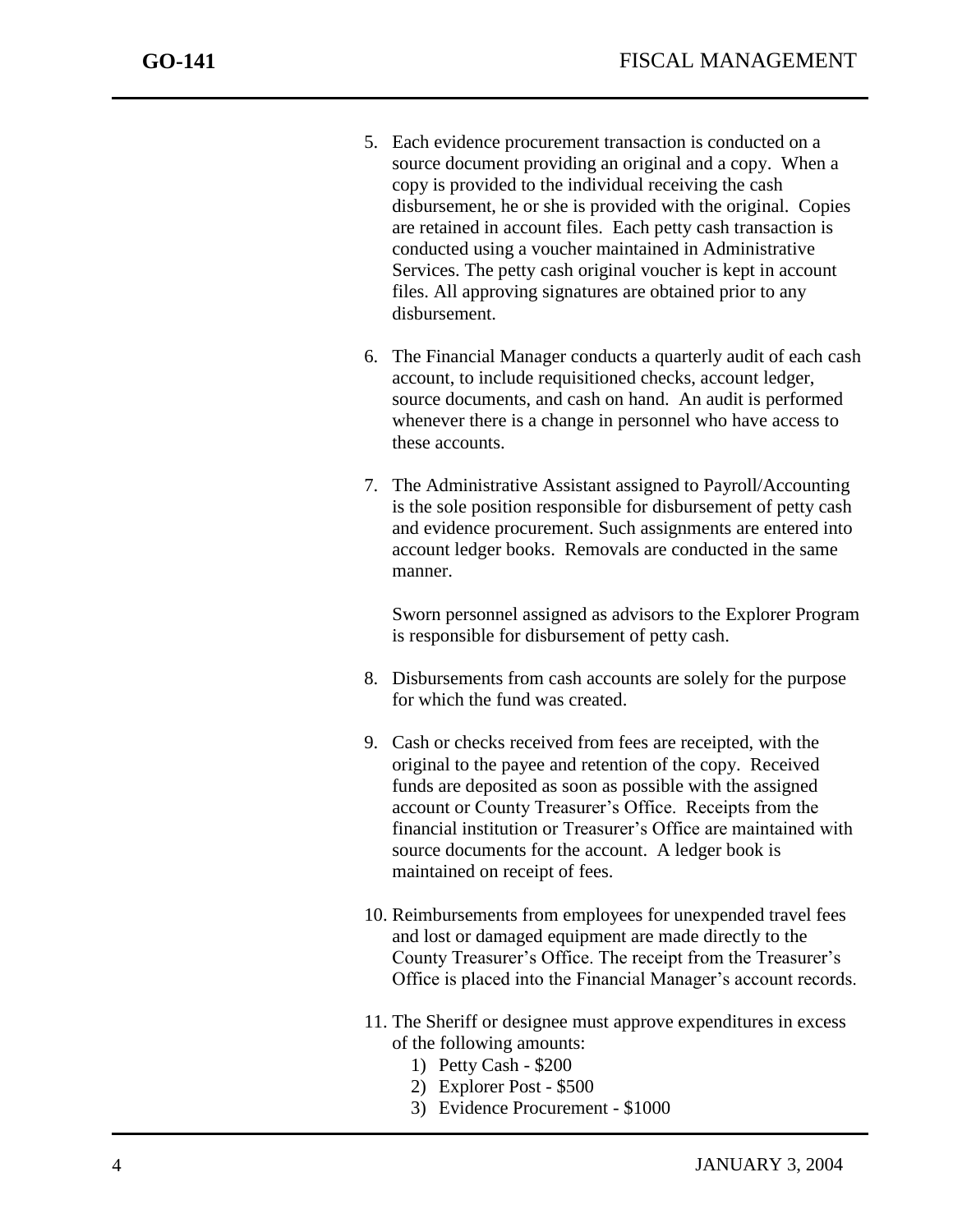**INVENTORY** 

j

12. Annually, the Sheriff's Office submits its fiscal activities to an audit. This audit is performed in accordance with established County procedures for audits, and may be performed by either the County Internal Auditor or an external audit firm.

**CONTROL:** All capital assets (items purchased at \$5,000 or greater) acquired by the Sheriff's Office are assigned property control numbers and properly accounted for. Capital equipment is inventoried on an annual basis, and records maintained on each item's assigned location. Internal audits are conducted to determine the accuracy of the inventory and to determine accuracy in comparison to the County assets listing. Discrepancies are resolved through liaison with the County's Assets Control Officer. Assets control is the function of the Administrative Services Division.

> Non-capital equipment is issued to components or individuals. A control document is assigned to each individual, and every item of equipment issued to him or her is recorded. Each individual is responsible for accounting for property assigned to him or her. Property control is the responsibility of the Administrative Services Division.

## **PERSONNEL TRANSACTIONS**

**AND PAYROLL:** The Administrative Services Division is responsible for maintaining a record of all personnel transactions to ensure all positions, filled or vacant, are in accordance with current budget authorizations. Each position is assigned a budget code number. When a vacancy occurs, the position or budget code must be vacated before a new person can be assigned to it. Annually, County Council approves budget codes or classification titles.

> All personnel transfers, hires, terminations, promotions or demotions are recorded in the Administrative Services Division.

Payroll information is submitted from all divisions to the Administrative Services Division for processing on to County Payroll. Rate of pay, hours worked, overtime vouchers, authorized leave and lost time are closely scrutinized for accuracy. The **Payroll Accountant** in Administrative Services is responsible for these payroll activities.